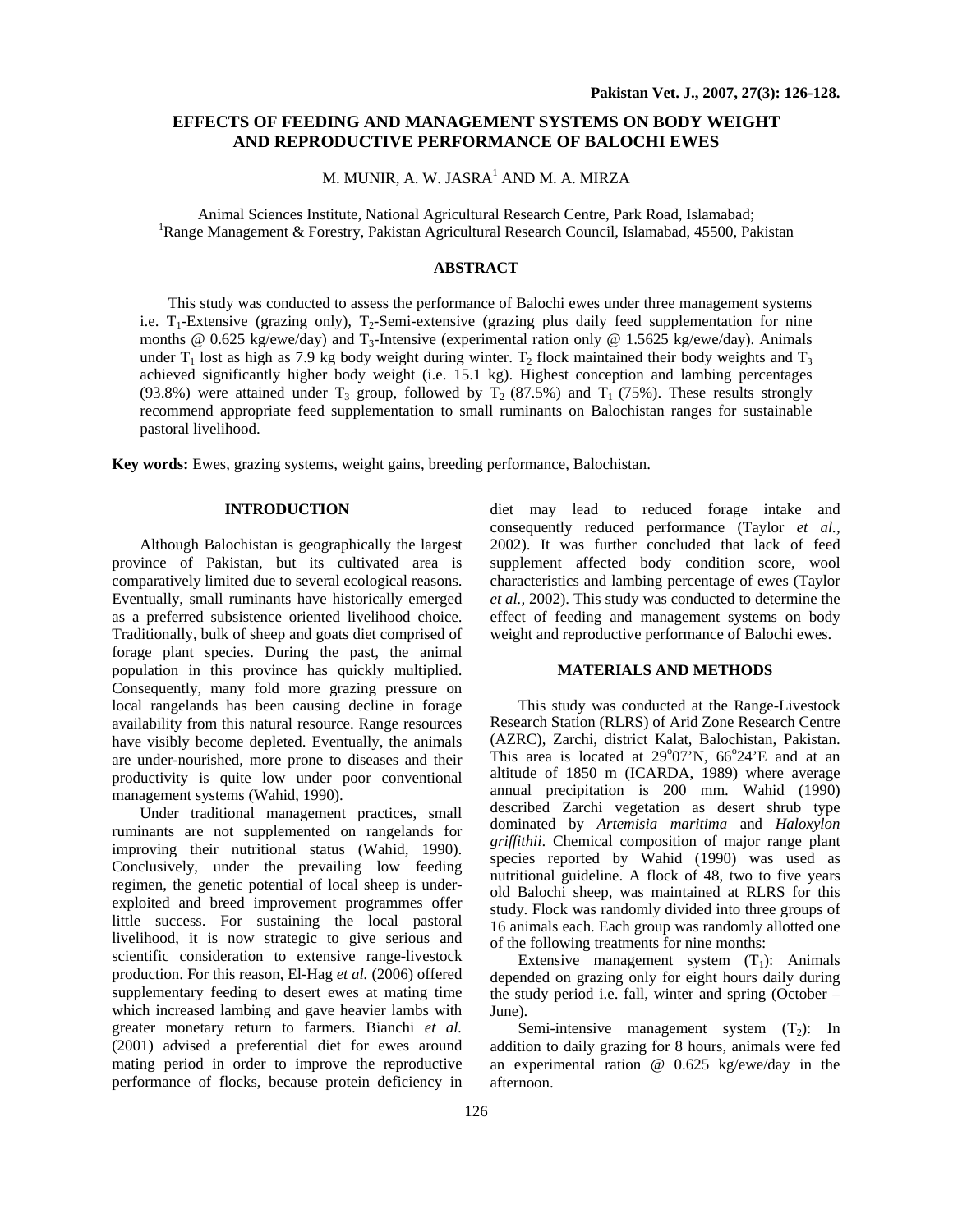Intensive management system  $(T_3)$ : Sheep were fed the experimental ration @ 1.5625 kg/ewe/day and were not allowed any grazing.

Cost per kg of experimental ration ranged between Rs.6.50 to 8.00, depending upon fluctuation in market prices of ingredients. Ingredients and chemical composition of the experimental ration are given in Table 1.

**Table 1: Ingredients and chemical composition of the experimental ration** 

| <b>Ingredients</b>         | Composition $(\% )$ |
|----------------------------|---------------------|
| Lucerne hay                | 50                  |
| Cottonseed cake            | 25                  |
| Wheat straw                | 10                  |
| Wheat bran                 | 15                  |
| Crude protein              | 12                  |
| Total digestible nutrients | 55                  |

Ewes were weighed on  $1<sup>st</sup>$  and  $16<sup>th</sup>$  of every month from October to June. All animals were vaccinated against enterotoxaemia, sheep pox, Foot and Mouth disease, Caprine Contagious Pleuro-pneumonia and anthrax. They were also drenched with Systamex, Zanil or Nilzan (Levamisol hydrochloride), depending upon availability in the market and were also dipped in Neguvon solution as per prevailing schedule before and during the study.

Following parameters were recorded: initial (mature) body weight of ewes, fortnightly body weight, conception rate, lambing percentage, lamb birth weight, lamb weaning weight and lamb mortality. Data on body

weight were analyzed by analysis of variance using completely randomized design (Steel and Torrie, 1984) and means were compared by the LSD test using MSTATC computer package. Whereas conception rate and lambing percentage data were analyzed by Chisquare analysis (Little and Hills, 1978).

## **RESULTS AND DISCUSSION**

Fortnightly body weights of ewes are given in Table 2. During the first two weeks of study, body weights of ewes under three treatments did not differ significantly. Ewes under  $T_1$  (i.e. extensive management) and  $T_2$  (i.e. semi-extensive management) showed similar but significantly lower  $(P<0.05)$  body weights than  $T_3$  (i.e. intensive management) during next one month period. However, during rest of the winter and spring period, ewes under three treatments differed significantly  $(P<0.05)$  in their body weights. The values were the highest for  $T_3$  and lowest for  $T_1$ . But during the last two months of study, again the ewes in  $T_1$  and  $T_2$  had similar but significantly lower (P<0.05) body weights than  $T_3$  ewes. It may be concluded that increased protein supplementation under  $T_3$  has positive impact on ewes performance as mentioned by Taylor *et al*. (2002).

Loss of weights in sheep during winter is a common observation on Balochistan ranges because vegetation gets dormant with a sharp decline in its nutritive value (Wahid, 1990) and animals get limited grazing time due to snow and severe cold. This climatic inhospitality forces the local population to migrate

| $\ldots$ $\ldots$ |                 |                | of recump and management systems on long weights (mg) or Bulocin Cwes |                |                   |                |                   |                   |                                       |
|-------------------|-----------------|----------------|-----------------------------------------------------------------------|----------------|-------------------|----------------|-------------------|-------------------|---------------------------------------|
| <b>Treatment</b>  | W1 <sup>F</sup> | $W2^F$         | W3 <sup>F</sup>                                                       | W4W            | $W5^W$            | $W6^{W}$       | $W7^W$            | $W8^{W}$          | $\overline{\mathbf{W9}^{\mathbf{W}}}$ |
| $T_1$             | $32.8^{\circ}$  | $32.4^{\rm a}$ | $29.8^{b}$                                                            | $29.8^{b}$     | $29.1^\circ$      | $28.4^\circ$   | $28.6^\circ$      | $28.4^\circ$      | $26.8^\circ$                          |
| T <sub>2</sub>    | $34.2^{\rm a}$  | $33.3^{a}$     | $32.2^{b}$                                                            | $32.5^{b}$     | $32.7^{b}$        | $33.8^{b}$     | $33.9^{b}$        | $34.2^{b}$        | $32.0^{b}$                            |
| $T_3$             | $33.2^a$        | $35.2^{\rm a}$ | $35.6^{\circ}$                                                        | $38.0^{\circ}$ | $38.5^a$          | $39.3^{\circ}$ | $41.6^a$          | $42.7^{\rm a}$    | $43.3^{\circ}$                        |
| <b>SEM</b>        | ± 0.64          | $\pm 0.66$     | $\pm 0.77$                                                            | $\pm 0.80$     | $\pm 0.87$        | $\pm 0.99$     | $\pm 1.05$        | ± 1.17            | ± 1.25                                |
| <b>Treatment</b>  | $W10^{S}$       | $W11^S$        | $W12^S$                                                               | $W13^S$        | $W14^S$           | $W15^s$        | $W16^s$           | W17 <sup>s</sup>  | $W18^s$                               |
| $T_1$             | $25.7^{\circ}$  | $24.9^\circ$   | $29.6^\circ$                                                          | $27.9^\circ$   | $31.7^{b}$        | $34.4^{b}$     | $32.4^{b}$        | $33.9^{b}$        | $35.2^{b}$                            |
| $T_2$             | $31.6^{b}$      | $30.3^{b}$     | $34.6^{b}$                                                            | $32.7^{b}$     | $34.6^{b}$        | $36.4^{b}$     | $32.8^{b}$        | $34.3^{b}$        | $34.7^{b}$                            |
| $T_3$             | $43.7^{\circ}$  | $39.2^{\rm a}$ | $48.3^{\circ}$                                                        | $43.5^{\circ}$ | 40.7 <sup>a</sup> | $42.5^{\rm a}$ | 36.8 <sup>a</sup> | 38.6 <sup>a</sup> | $39.2^{\rm a}$                        |
| <b>SEM</b>        | $+1.39$         | ± 1.36         | $+1.41$                                                               | ± 1.22         | ± 0.98            | ± 0.90         | ± 07.0            | $\pm 0.70$        | ± 0.68                                |
| Trf               |                 | Treatment      |                                                                       |                |                   |                |                   |                   |                                       |

**Table 2: Effect of feeding and management systems on body weights (kg) of Balochi ewes** 

| 13              | 49.7    | J7.Z                                                                                    | 40.J    | 49.9       | $+0.7$     | 44.J       | JU.O       | JO.U       | ور        |
|-----------------|---------|-----------------------------------------------------------------------------------------|---------|------------|------------|------------|------------|------------|-----------|
| <b>SEM</b>      | $+1.39$ | $\pm$ 1.36                                                                              | $+1.41$ | $\pm$ 1.22 | $\pm 0.98$ | $\pm 0.90$ | $\pm 07.0$ | $\pm 0.70$ | $\pm 0.6$ |
| Trt             |         | Treatment                                                                               |         |            |            |            |            |            |           |
| $W1 - W18$      |         | Fortnightly body weights of ewes (i.e. $16^{th}$ October – $16^{th}$ June)              |         |            |            |            |            |            |           |
| $T_1$           |         | Extensive management, range grazing alone, no ration feeding                            |         |            |            |            |            |            |           |
| T <sub>2</sub>  |         | Semi-intensive management, range grazing + ration feeding $@$ 0.625kg/ewe/day           |         |            |            |            |            |            |           |
| $T_3$           |         | Intensive management, ration feeding along $\omega$ 1.5625 kg/ewe/day                   |         |            |            |            |            |            |           |
| abc             |         | Values in the same column with different superscripts differ significantly $(P<0.05)$ . |         |            |            |            |            |            |           |
| F (superscript) |         | Fall                                                                                    |         |            |            |            |            |            |           |
| W (superscript) |         | Winter                                                                                  |         |            |            |            |            |            |           |
| S (superscript) |         | Spring                                                                                  |         |            |            |            |            |            |           |
| s (superscript) |         | Summer                                                                                  |         |            |            |            |            |            |           |
|                 |         |                                                                                         |         |            |            |            |            |            |           |